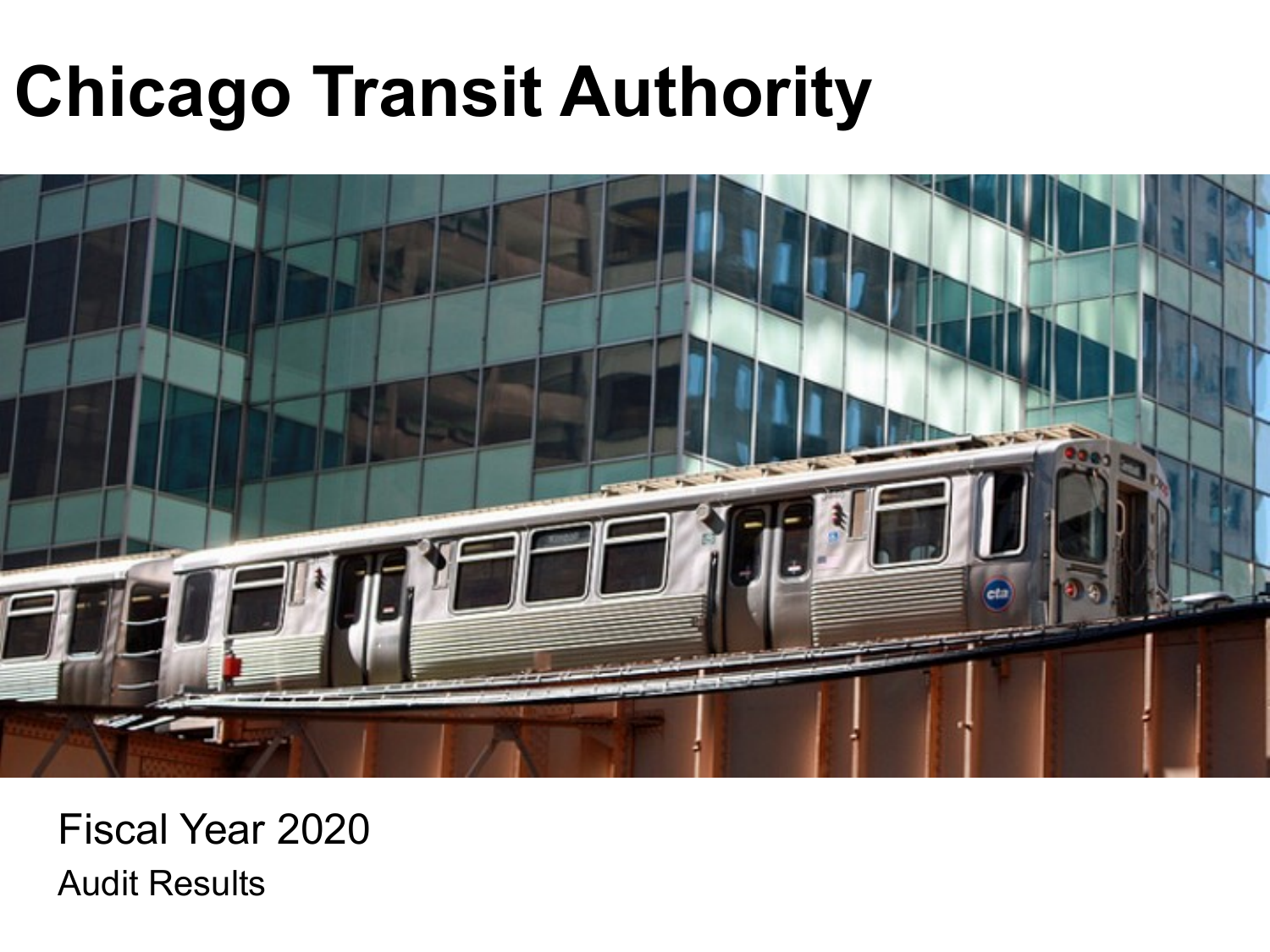## **Agenda**

**2**

**1** Auditor's Report on the Financial Statements and Internal Control over Financial Reporting

Auditor's Report on Major Federal Grant Programs and Internal Control over Compliance

**3** National Transit Database Reports

Required Communications

**5**

.

**4**

Appendix – Financial Highlights

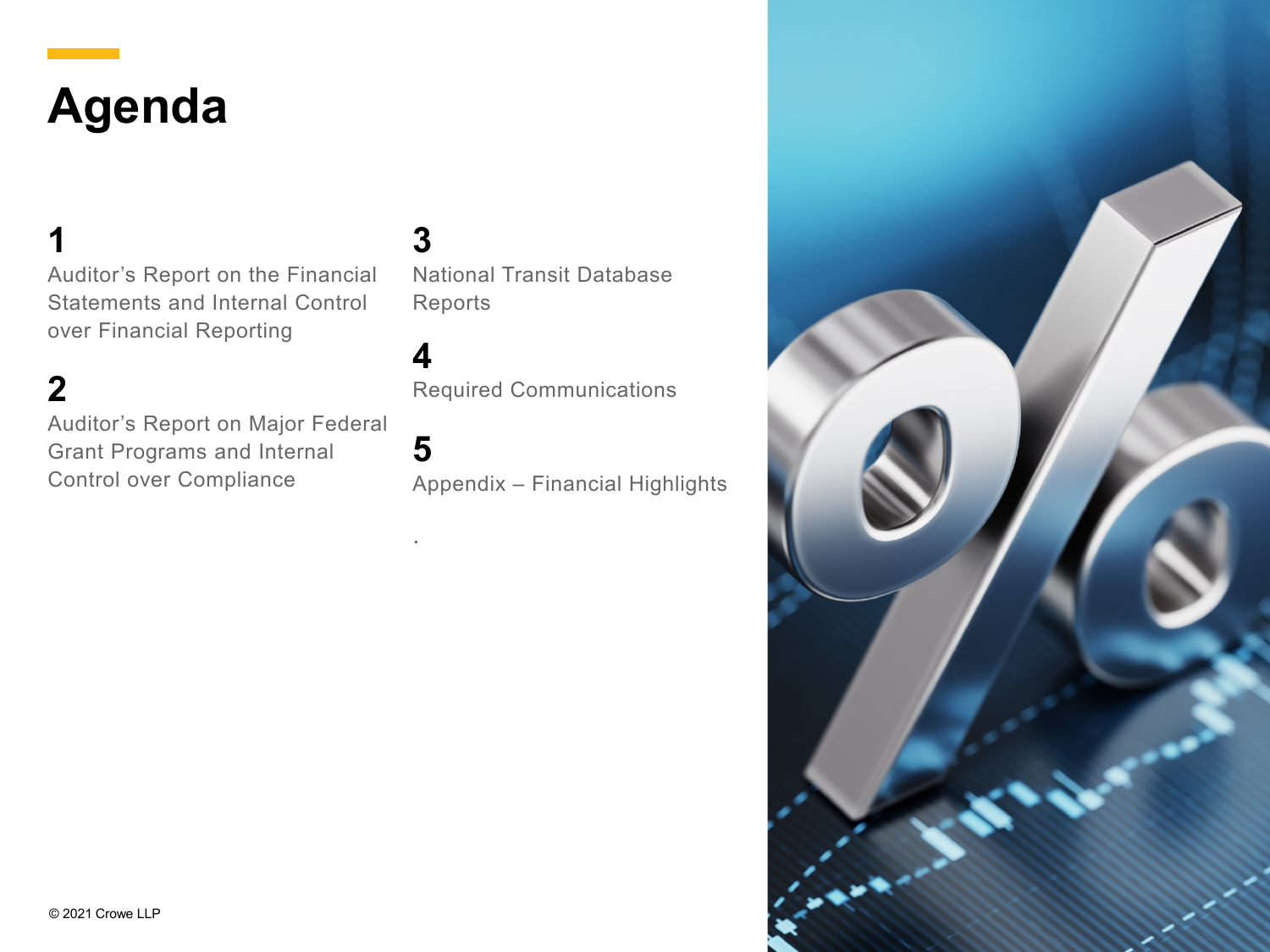## **Auditor's Report on the Financial Statements and Internal Control over Financial Reporting**

#### **Unmodified Audit Opinion**

• Financial statements are fairly presented in accordance with accounting principles generally accepted in the United States of America.

#### **Internal Control Over Financial Reporting**

• No Material Weaknesses or Significant Deficiencies

The accompanying information should be read in conjunction with the audited financial statements and single audit report and is intended solely for the information and use of the CTA President, Transit Board, management and others within the organization and is not intended to be and should not be used by anyone other than these specified parties.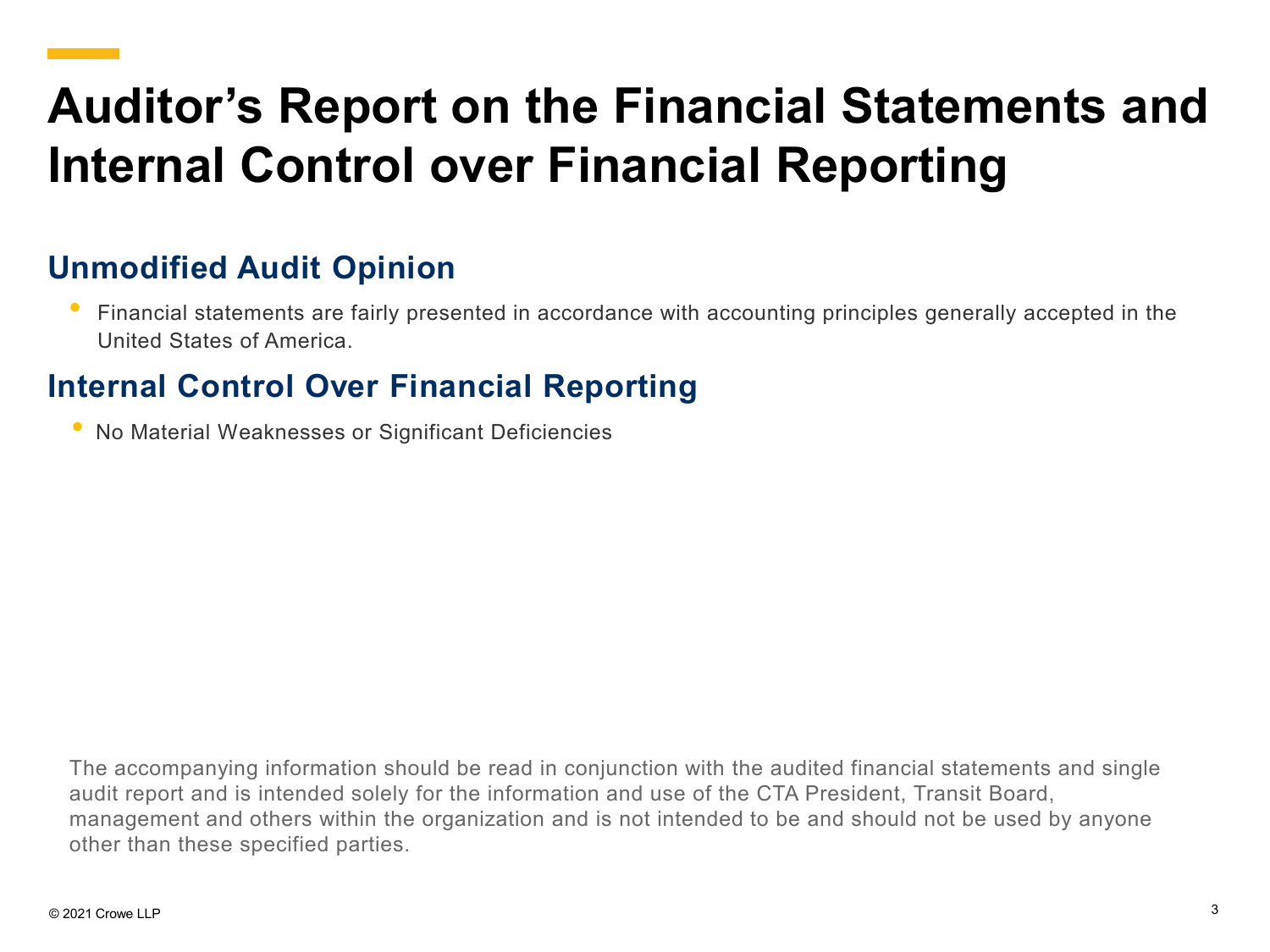## **Auditor's Report on Major Federal Grant Programs and Internal Control over Compliance**

#### **Major Programs:**

• Federal Transit Cluster

#### **Unmodified opinion**

• The program was found to be in compliance with the compliance requirements for the year ended December 31, 2020.

### **No Material Weaknesses or Significant Deficiencies over compliance or on internal controls for the major programs**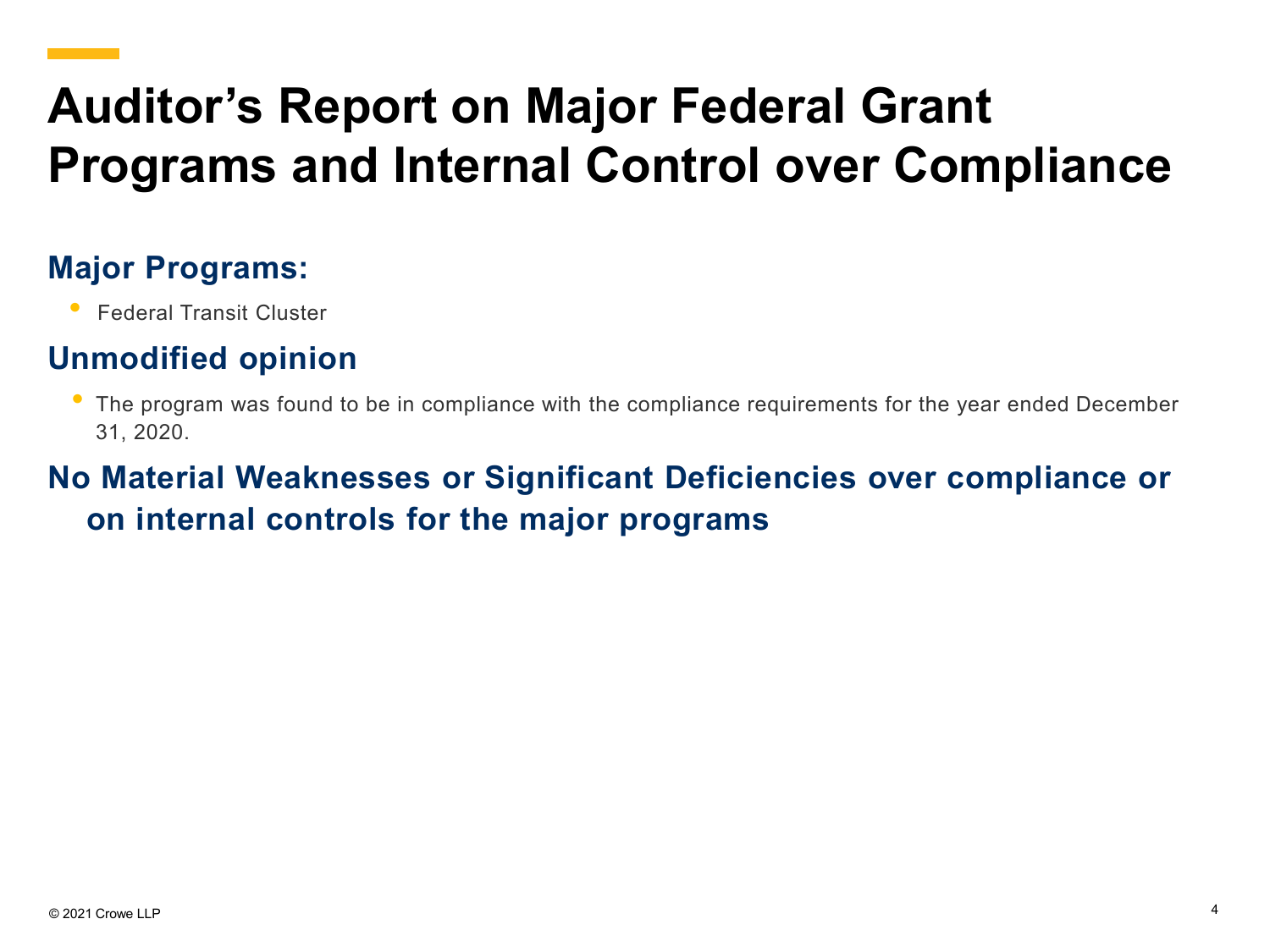### **National Transit Database Report**

#### **Agreed Upon Procedures on Section 15 of the Federal Transit Administration NTD Report**

No exceptions identified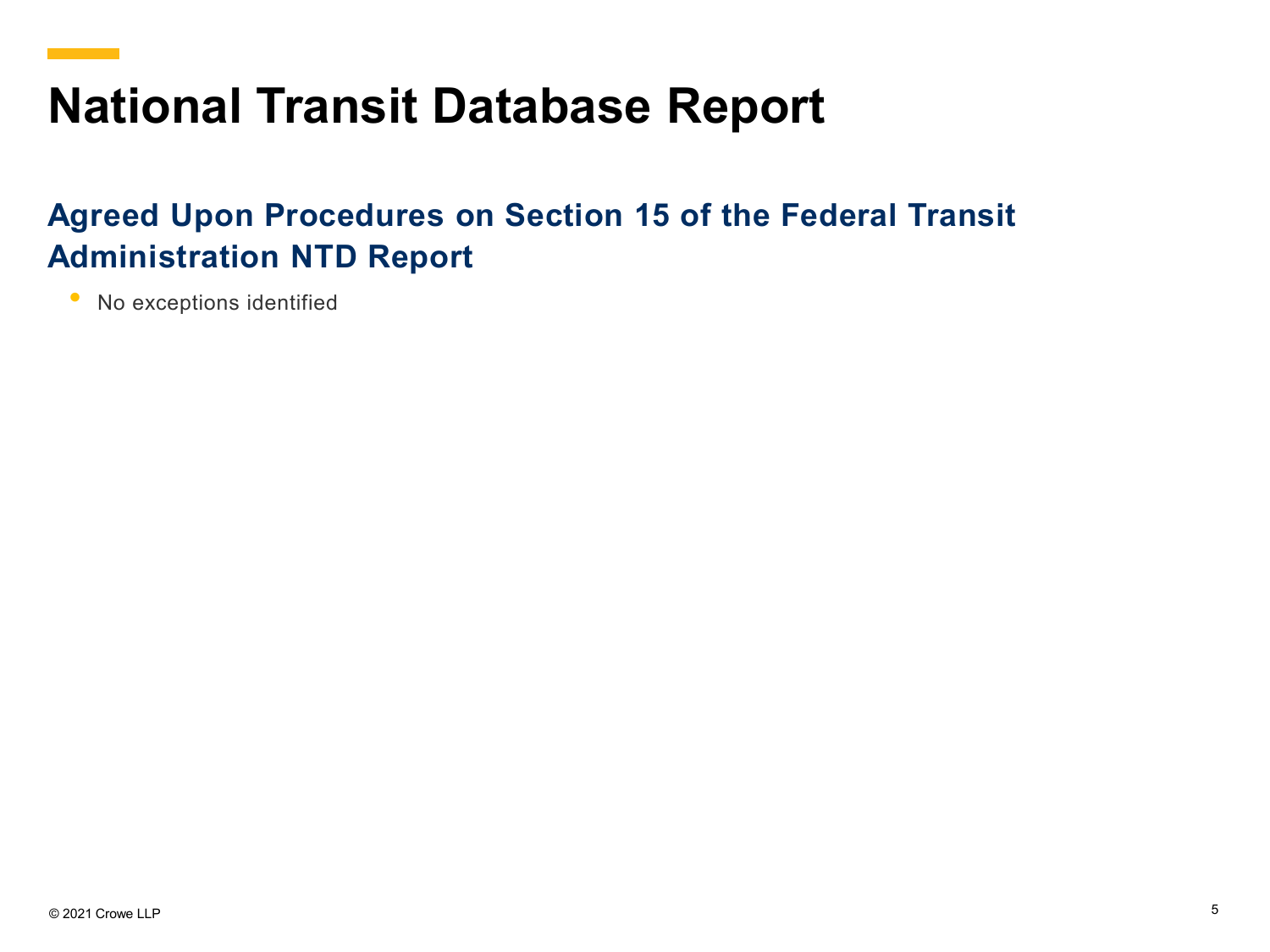## **Required Communications**

### **Under our professional standards, we are required to communicate the following topics related to the conduct of our audit:**

- Our Responsibility Under Professional Standards
- Significant Accounting Policies
- Management Judgments and Accounting Estimates
- Auditor's Judgments about Qualitative Aspects of Significant Accounting Practices
- Audit Adjustments and Uncorrected Misstatements
- Disagreements with Management
- Consultation with Other Accountants
- Difficulties Encountered in Performing the Audit
- Material Written Communications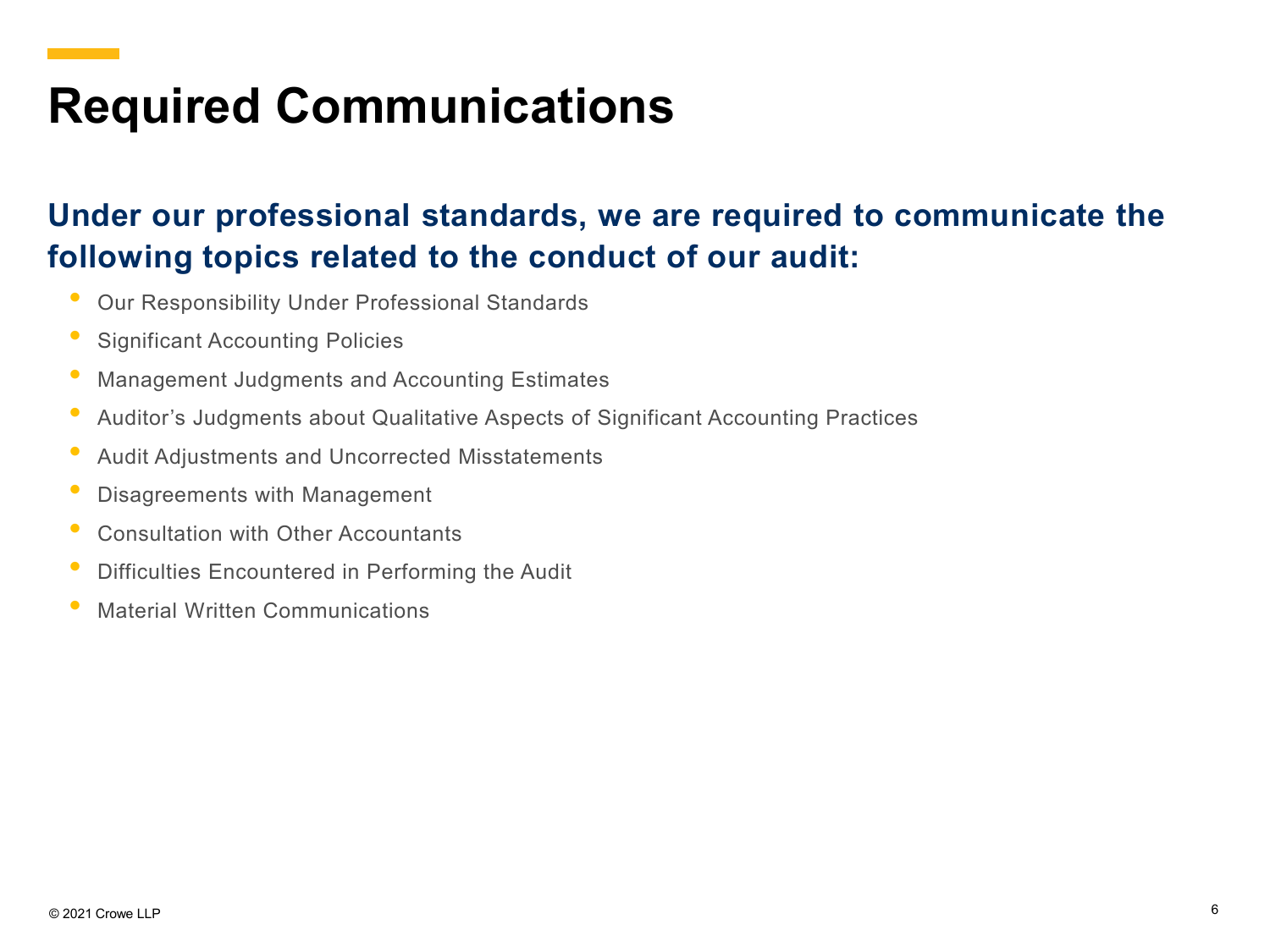## Appendix – Financial Highlights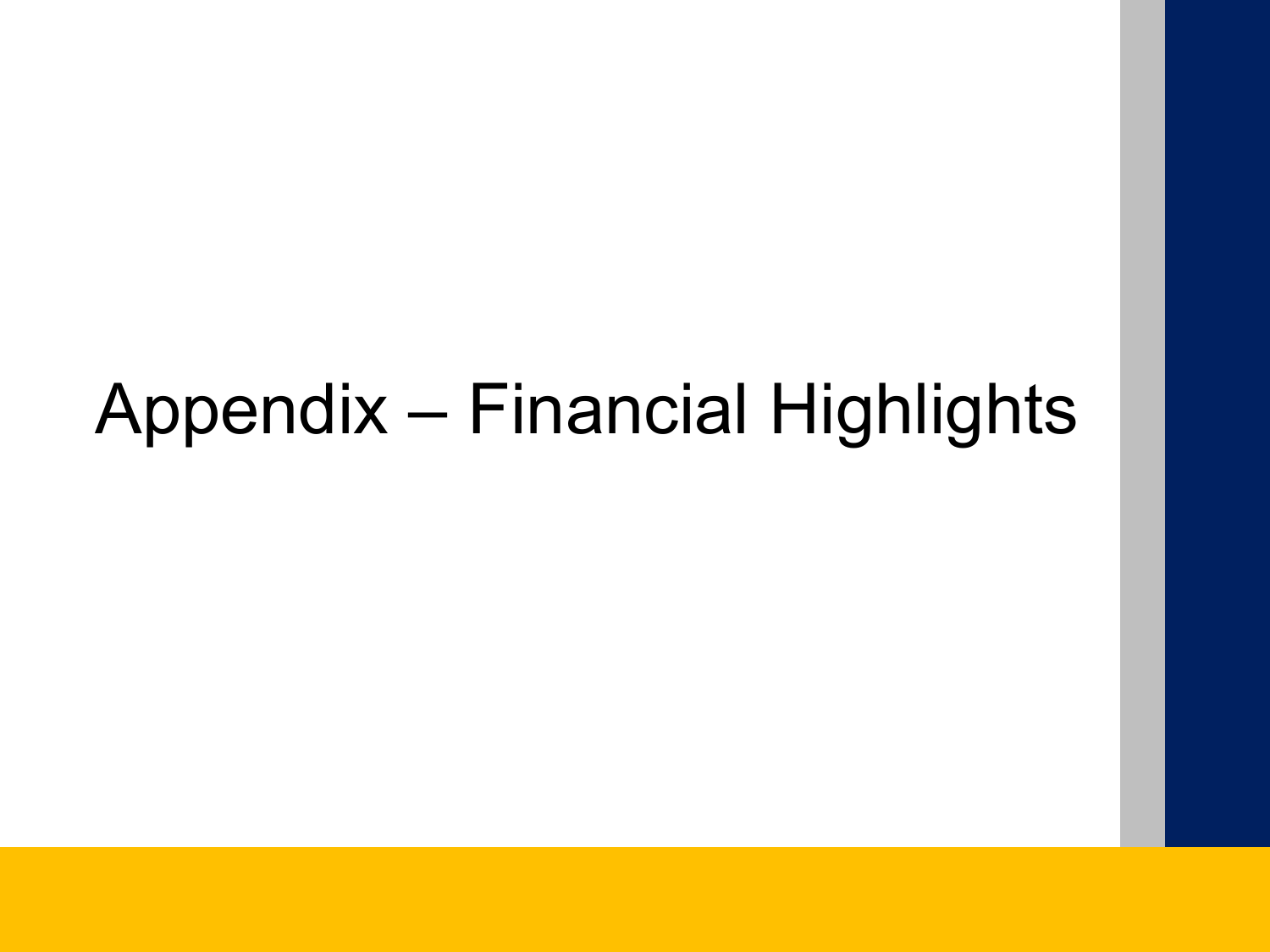## **Cash, Cash Equivalents and Investments\***

**\* Amounts in thousands of dollars**

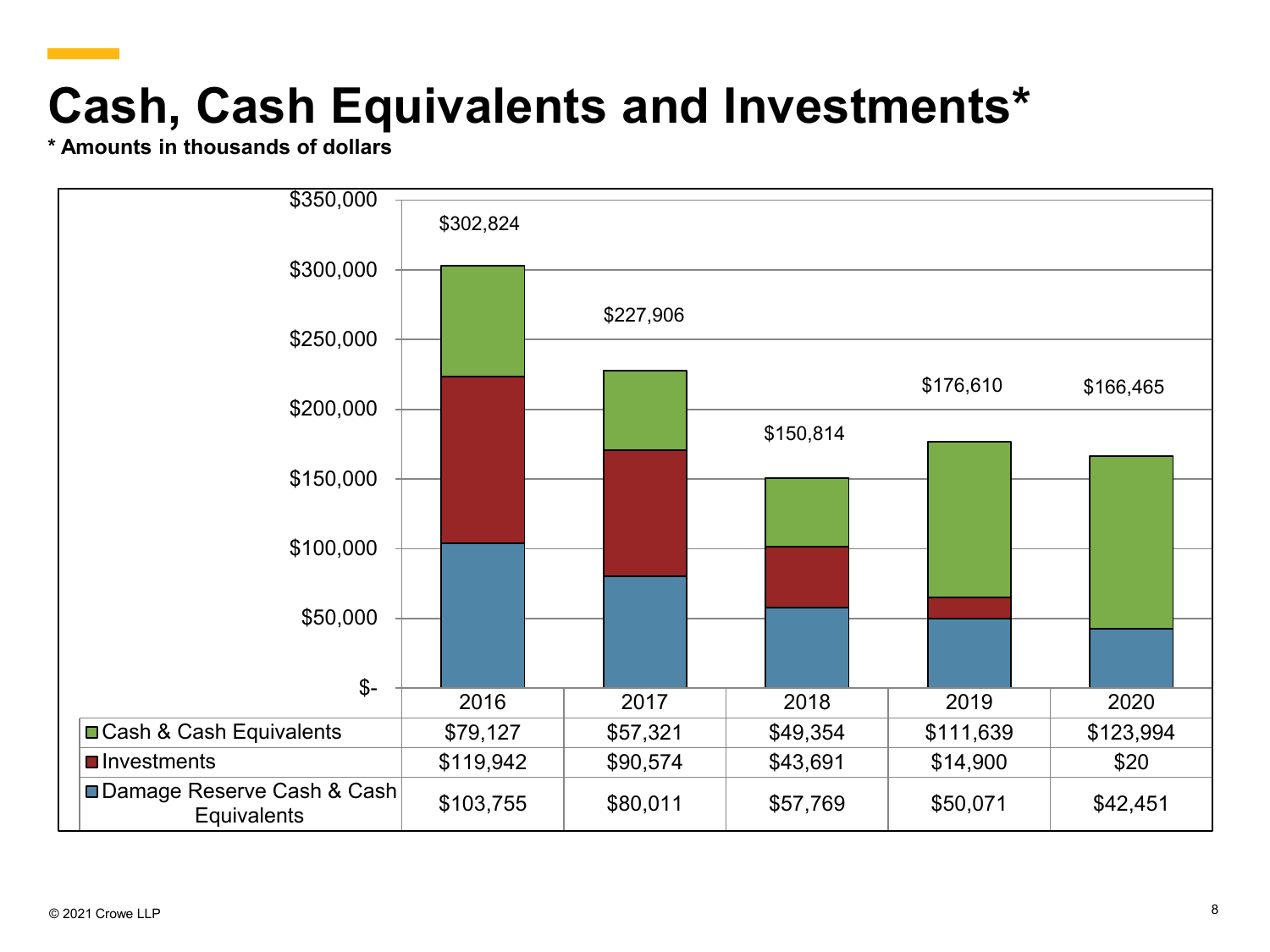### **Revenues (Budgetary Basis)\***

#### **\* Amounts in thousands of dollars**

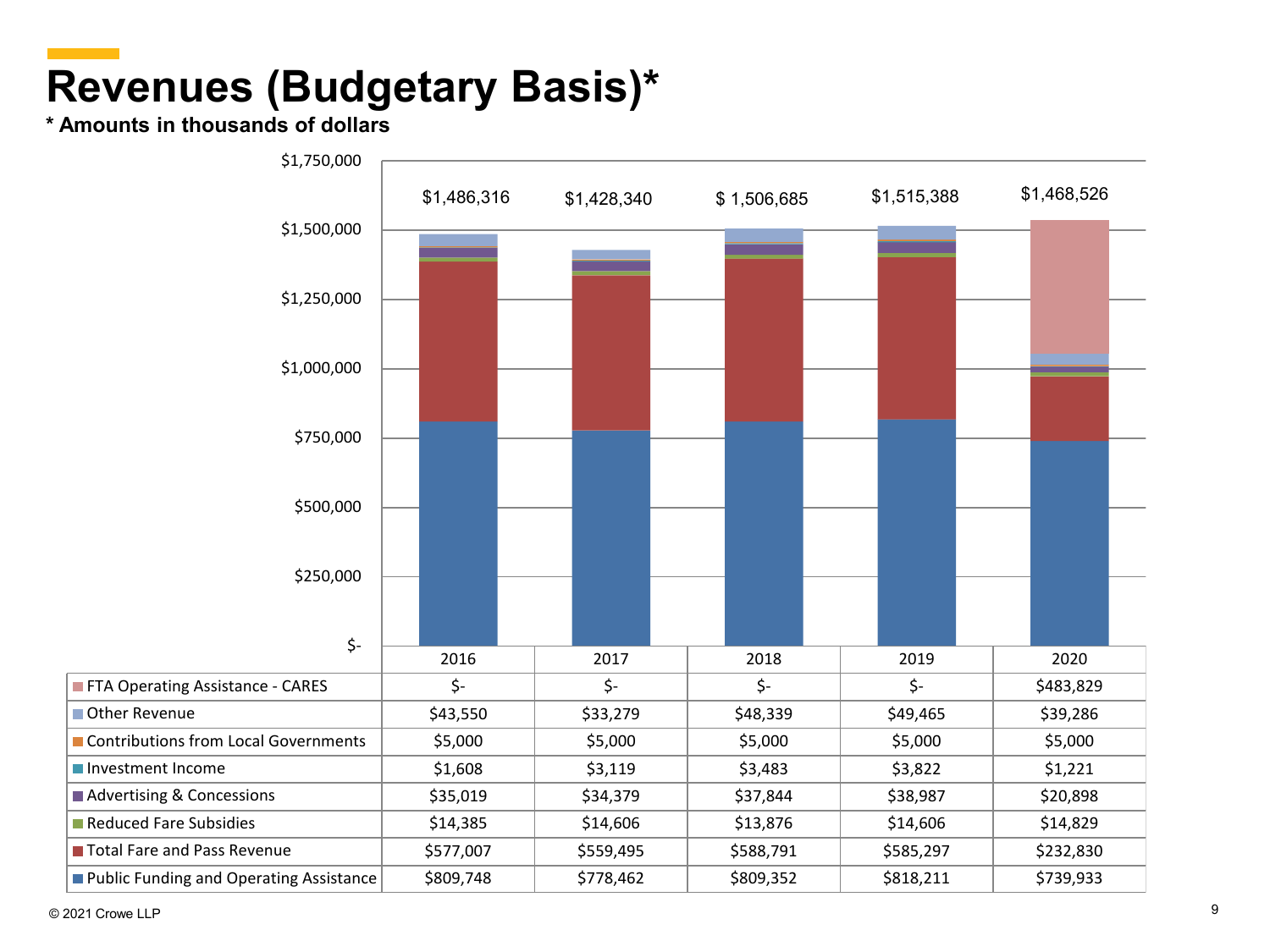### **Operating Expenses (Budgetary Basis)\***

**\*Amounts in thousands of dollars**



 $@$  2021 Crowe LLP  $10$